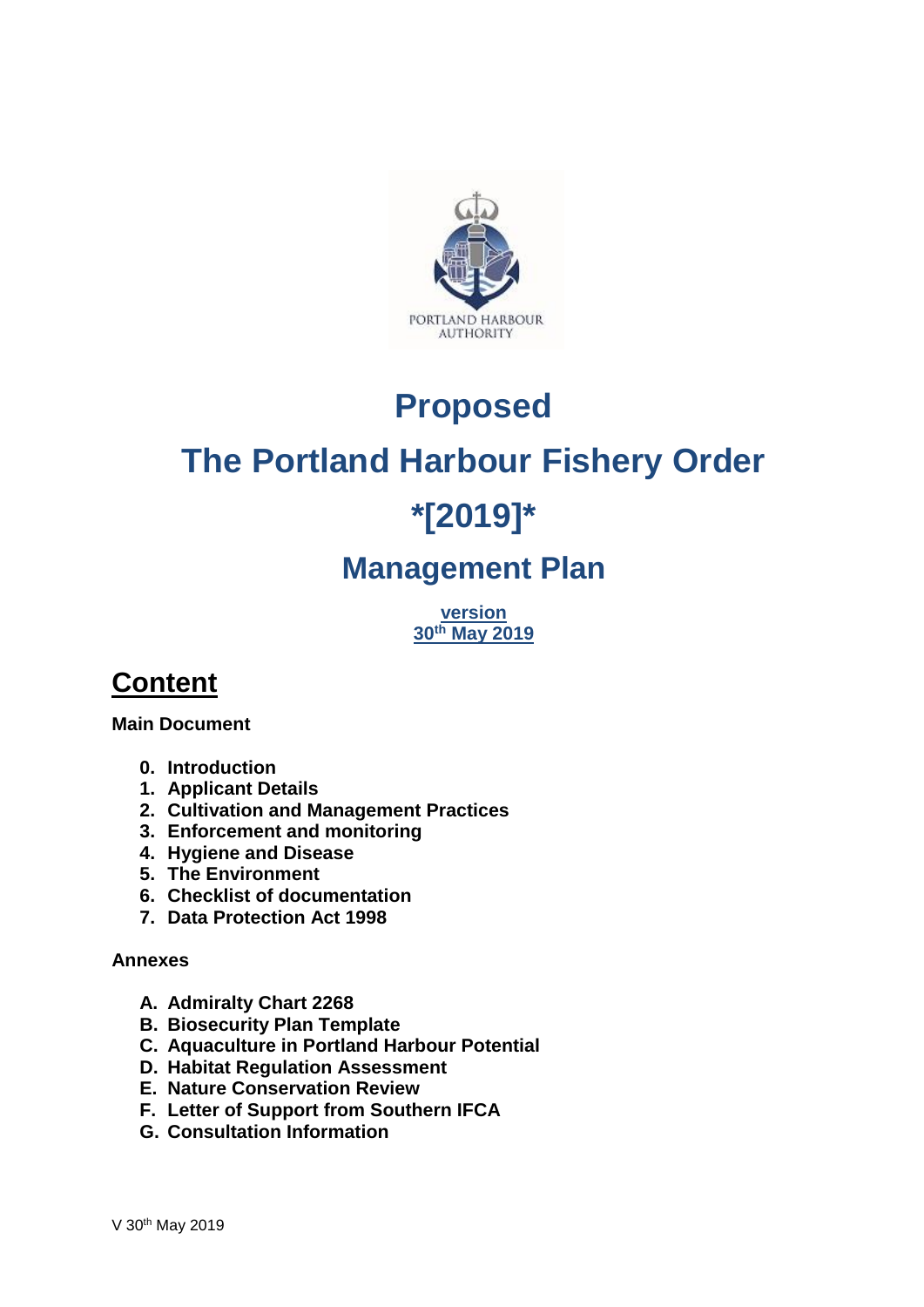#### **Introduction**

This document is the management plan and adheres to the template provided by the Defra representative.

It is understood that in making this application, the following points apply with regards to Defra's interests:

- Applicants are required to submit a draft management plan for a minimum five year period and must undertake to improve the cultivation/management of the fishery.
- The purpose of the application form is to inform Defra of the type of Fishery Order you intend to apply for.
- This draft management plan is required to establish what we intend to achieve through the granting of an Order. It will enable Defra to assess the merits of our application and will constitute a tool against which performance in the fishery can be monitored. If conditions in the fishery change so that the plan is no longer relevant, we will need to let Defra know and draw up a new one.
- It is necessary to complete all relevant sections after reading the Notes for Guidance on Several/ Regulating Order applications, using additional pages if necessary. The completed application, either electronically or by mail, to the address at the end of the form.
- All interested parties in the site intended for the Several Order should be consulted prior to sending this form. Natural England should also be consulted before sending this form, as they may have recommendations regarding the proposed activity at the site.

This document is also helpful in that it informs stakeholders of our intentions.

**Submitted by email to: [michael.gubbins@defra.gsi.gov.co.uk](mailto:shellfish@defra.gsi.gov.uk)**

**Alternatively, print and send to the address below:**

Michael Gubbins Several and Regulating Orders **Cefas** Barrack Road, The Nothe, Weymouth, DT4 8UB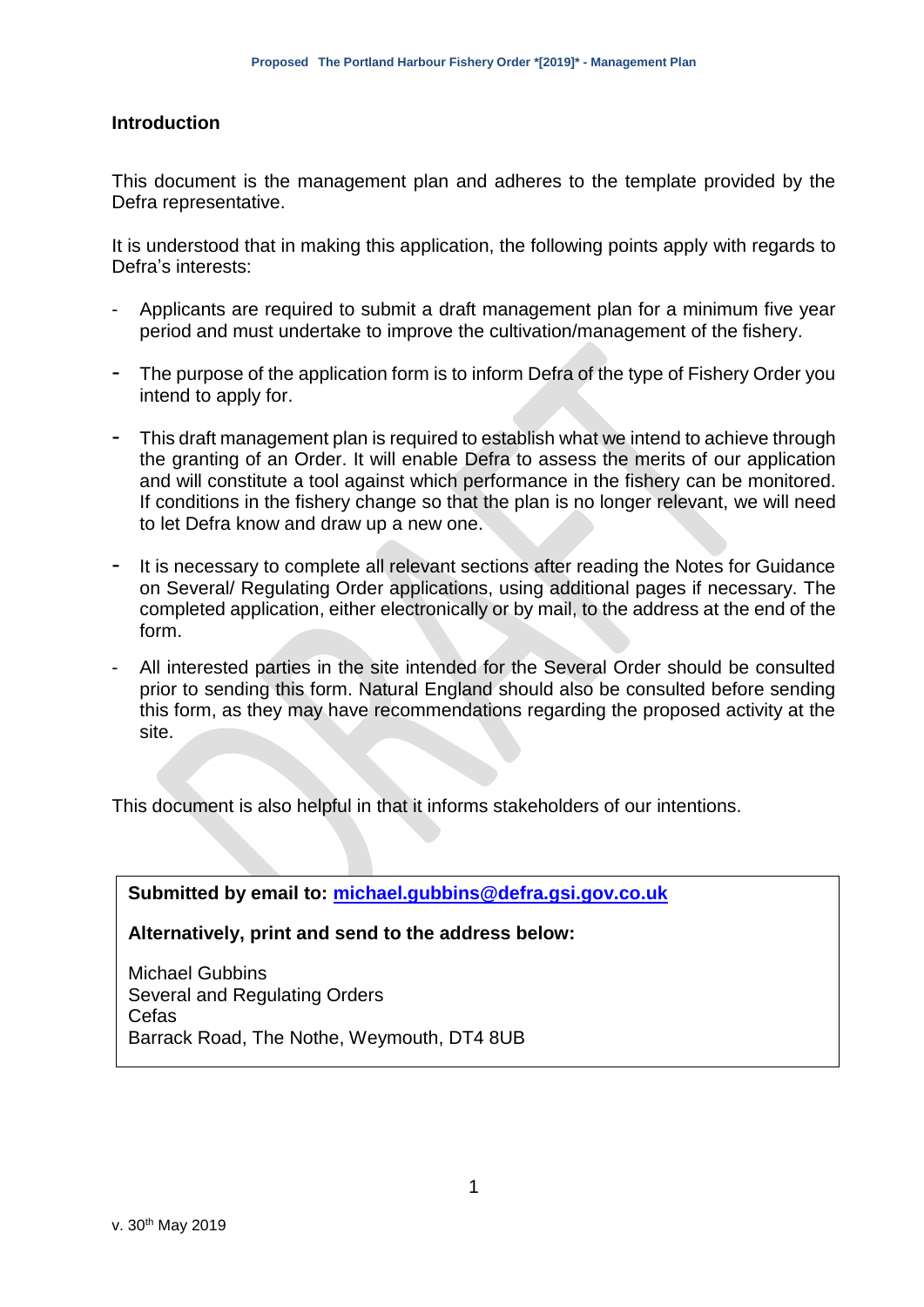#### **1. APPLICANT'S DETAILS\_\_\_\_\_\_\_\_\_\_\_\_\_\_\_\_\_\_\_\_\_\_\_\_\_\_\_\_\_\_\_\_\_\_\_\_\_\_\_\_\_\_\_\_\_\_\_**

| Official name                 | Portland Harbour Authority Ltd                                  |
|-------------------------------|-----------------------------------------------------------------|
| <b>Full Postal</b><br>Address | Portland Harbour Authority Ltd<br>Castletown, Portland, DT5 1PP |
|                               |                                                                 |

- Telephone number
- **Mobile**
- Email Address

What is the location and size of area, in hectares, of the site? Include coordinates of the area applied for.

s.wilson@portland-port.co.uk

01305 824044

"The fishery area" means that area of Portland Harbour on the South coast of England described as "the harbour" in article 2 of the Portland Harbour **Revision Crder** 1997 [\(https://www.legislation.gov.uk/uksi/1997/2949/contents/made\)](https://www.legislation.gov.uk/uksi/1997/2949/contents/made). 'The harbour' is also shown on Chart 2268 (see **Annex A**) and the size of the area is approximately 2500 hectares.

"The harbour" and therefore "fishery area" means so much of the sea to the south of Weymouth Bay below the level of high water as is within the following imaginary straight lines:—

(a) line drawn east (true) from a point at Latitude 50° 36.42' N, Longitude 02° 26.50' W (the Nothe Point, Weymouth) to a point at Latitude 50° 36.42' N, Longitude 02° 23.84' W, being coterminous with the southern limit of Weymouth Harbour;

(b)a line drawn south (true) from that point to a point at Latitude 50° 32.28' N, Longitude 02° 23.84' W;

(c)a line drawn west (true) from that point to a point at Latitude 50° 32.28' N, Longitude 02° 25.45' W (the north point of Church Ope Cove); and

(d)a line drawn across New Channel at its entrance to East Fleet coterminous with the western side of Ferry Bridge.

What kind of Order are you applying for and which species would you like it to cover?

Portland Harbour Authority are applying for a Fishery Order and it will cover "Shellfish" as defined in the Marine and Coastal Access Act 2009 as "crustaceans and molluscs of any kind".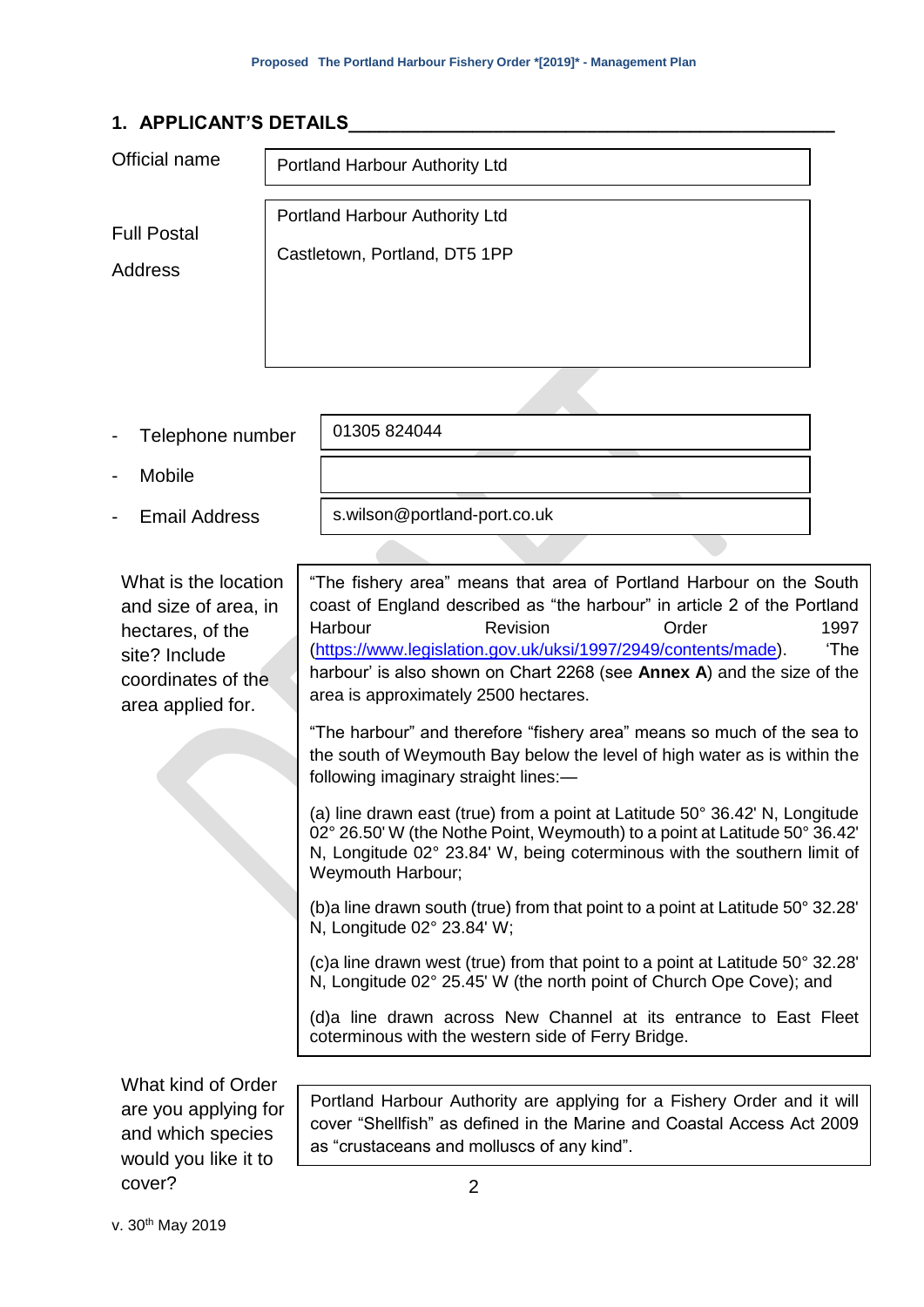How long do you want the Order to last? Please explain why.

The harbour authority is a long established statutory authority responsible for management of the harbour. A duration of 20 years is requested to enable long term planning and strategic management purposes.

Please give details of any businesses or activities, including other fisheries, currently operating on, or in the vicinity of the site (you should make such parties aware of your proposals at an early stage). Please explain how the Order is likely to affect them.

Portland Harbour Authority is a statutory harbour authority responsible for managing its jurisdiction in accordance with the Portland Harbour Revision Order 1997.

The harbour includes a diverse mix of users which are represented by a Consultative Committee. The membership and terms of this group is described in the 1997 Order <https://www.legislation.gov.uk/uksi/1997/2949/article/6/made> and includes local government, nature conservation and environment, leisure and sport, fisheries, shipping, defence and other interests.

The decision by the Harbour Authority to pursue this 'Order' evolved through discussion with the Consultative Committee who's interests are taken account of in this application. These discussions go back as far as 2017 and members have been consulted throughout the process with the matter being an agenda item at each meeting . Members are in agreement that the harbour authority with their strategic oversight of the harbour, is best placed to improve the cultivation/ management of the fishery. In securing this order we offer a greater chance of success where the piecemeal approach to date has failed.

The harbour authority's policy is one of

*"being supportive of improving the cultivation/ management of the fishery but in doing so it must be mindful of the activities of the harbour's existing users and the environment."*

Where the order will cover areas that are currently used for fishing, please give the last three years' annual production figures of the fishery by volume and value

No official statistics available.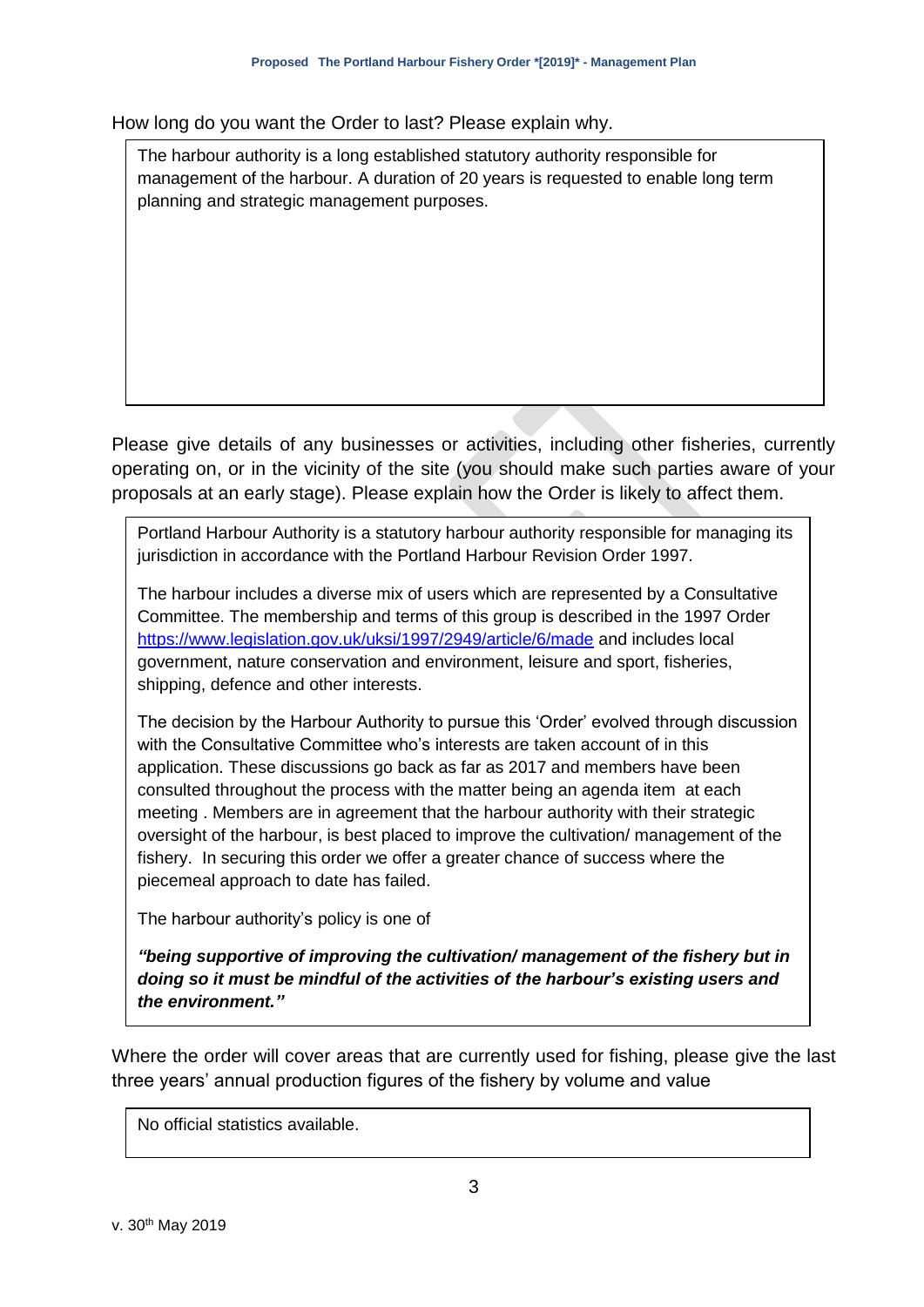Please give details of any consultations with interested parties to date, including any objections raised and any agreements reached regarding future use of the fishery. Has the management plan been agreed with Natural England?

See previous comments relating to 'Consultative Committee'. Of relevance, the matter has also been raised by members of the Consultative Committee with their respective forums where these exist and fed back to the harbour authority and then incorporated into the decision-making and resulting application for this Order.

The Hamm Beach User Group was established by the harbour authority in order to manage the safety of watersports activity taking place off Hamm Beach located in the western part of the harbour comprising primarily kitesurfing and windsurfing. The matter of the Order has been included as a regular item on the agenda and members are supportive.

An initial draft of the completed application was circulated to HCC members and the Hamm Beach User Group and this was followed by a wider public consultation. This was circulated to all parties that expressed an interest and was available to the public on the Harbour Authority website until it was replaced in March 2019 with this latest application pack. A hard copy of the original draft was made available at the Portland Port offices for individuals to view as an alternative to online and the same can be said for the formal submission to Defra. To coincide with the circulation of the draft application, a drop-in session was held at the Chesil Beach Centre on Tuesday 17th between 3pm - 7pm. This was advertised through social media and notices were placed no Weymouth Harbour Authority Notice Boards and other locations where fishermen gather. Advice and assistance was sought from the representative on the Harbour Consultative Committee for local fishing interests to ensure we raised awareness about the event. The Chairs of fishing groups were also contacted by phone to give an overview and invitation to attend. Attendees included representatives from the Dorset FLAG, fishermen and the Dorset Wildlife Trust. In the notices interested parties were given the opportunity to contact us separately if they were unable to attend the event which remains an open invitation. The documentation was updated with responses from the consultation taken into account and a further consultation then took place. Defra have been updated on progress at key times and were also provided a hard copy of the draft at the time of consultation.

The document submitted in support of the application to Defra captures the responses to the extensive consultation that has taken place. It will be available to the public for the purpose of the application and the application for this Order advertised in the local paper and fishing news as required by the legal process of making this application.

Members of the Harbour Consultative Committee have been supportive throughout and any feedback during the process has been accommodated where possible.

Natural England has been consulted and the documentation updated to reflect their latest requirements.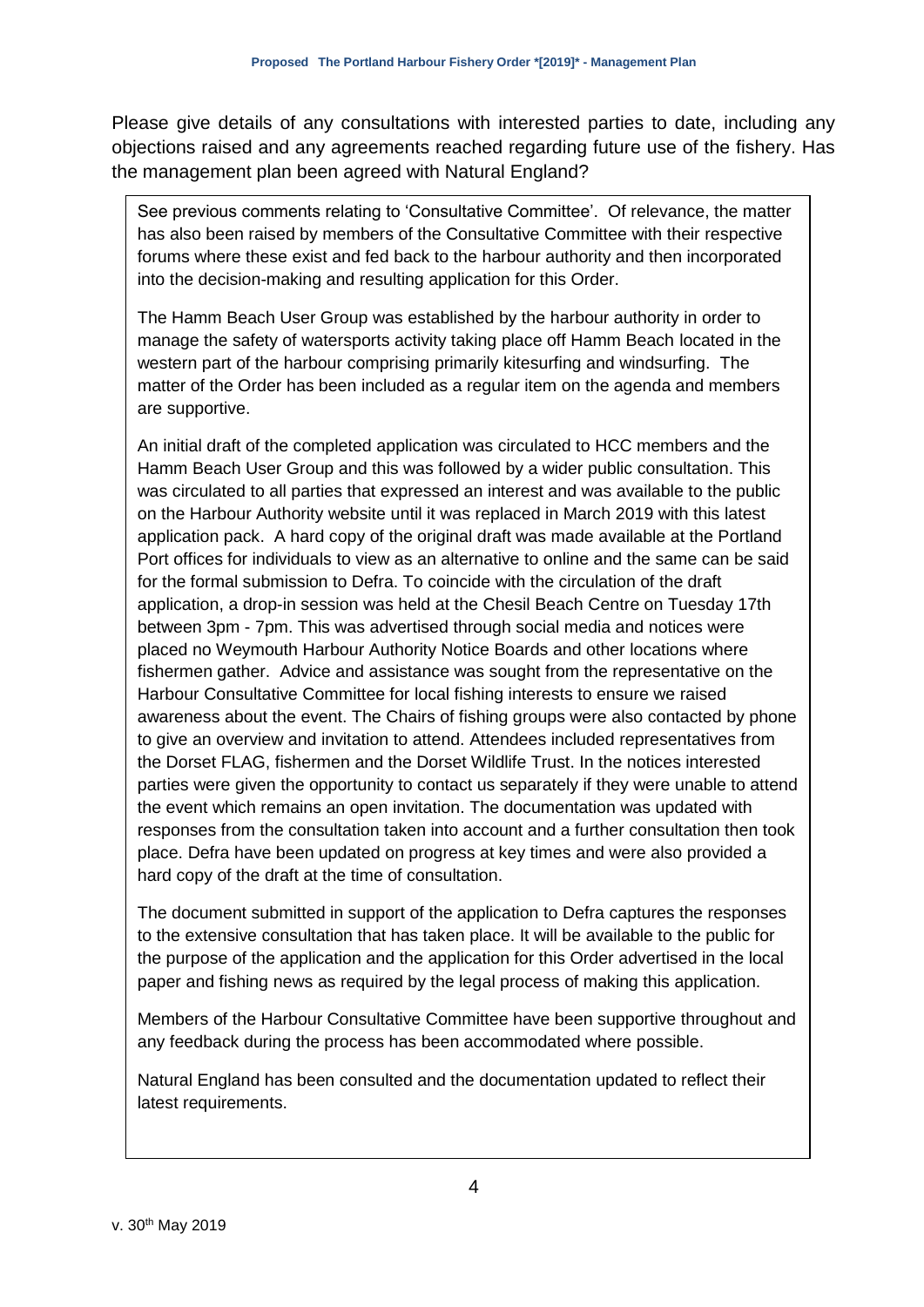Crown Estate have been consulted and provisions in our version of the Order (noting that Defra produce the official version) and Management Plan take account of their interest as owners of the seabed in part. We acknowledge that they have some concerns remaining, namely that although our version of the proposed Order correctly contains the standard form of Crown saving clause, they consider this has only limited utility given the over-riding provisions, in particular section 7, of the primary shell fisheries legislation. They have further referenced legislation where these limitations were confirmed, namely in the 2008 Court of Appeal case, Isle of Anglesey County Council and another v The Welsh Ministries [sic] and others. We also acknowledge that the Crown Estate does not waive any rights to support or promote a development proposal concerning the fishery area as a consequence of this application.

With regards to mooring holders, these are represented on the Harbour Consultative Committee and we have the support of the Committee for our approach.

It is also important to state for the benefit of all stakeholders that our proposals do not in any way intend to restrict existing development, operations and activities, or the potential for future development/ operations, and activities. These interests would be taken into account when deciding upon any application made under this Order and consulted upon accordingly. Our obligations under the Portland Harbour Revision Order 1997 takes precedence.

The RYA have also confirmed that they have no objections in principle on the basis that harbour stakeholders will be consulted following aquaculture proposals. Their position regarding aquaculture follows their guidance available online https://www.rya.org.uk/SiteCollectionDocuments/legal/Web%20Documents/Environme nt/RYA\_Position\_Aquaculture.pdf. They recognise that we have given consideration to these requirements within the proposed management plan.

A meeting also took place with the Dorset Wildlife Trust (DWT) to discuss the proposal on Thursday  $19<sup>th</sup>$  September and they subsequently responded with their comments. In response, the management plan and nature conservation review has been updated to take account of their feedback. DWT would be consulted on management plan reviews and any application for a lease under the through the local environmental representative on the harbour consultative committee who has been briefed accordingly. Their response to the  $2<sup>nd</sup>$  consultation has been included as an Appendix to the Nature Conservation Review (**Annex E**).

Southern IFCA presented our proposal at their Technical Advisory Committee on the 30th August 2019 and have provided a letter of support (**Annex F).**

In order to secure support of consultees, it is important to stress that although this management plan does not restrict any specific fishery and will instead treat any application on the merits of the proposal, the harbour authority must recognise that at present our users manage to go about their business without any negative impact on one another (in the main), any potential new user, such as a lease in relation to this fishery order, should be able to co-exist in a manner that is acceptable to the users of the harbour and the environment. Consultation information is included at **Annex G.**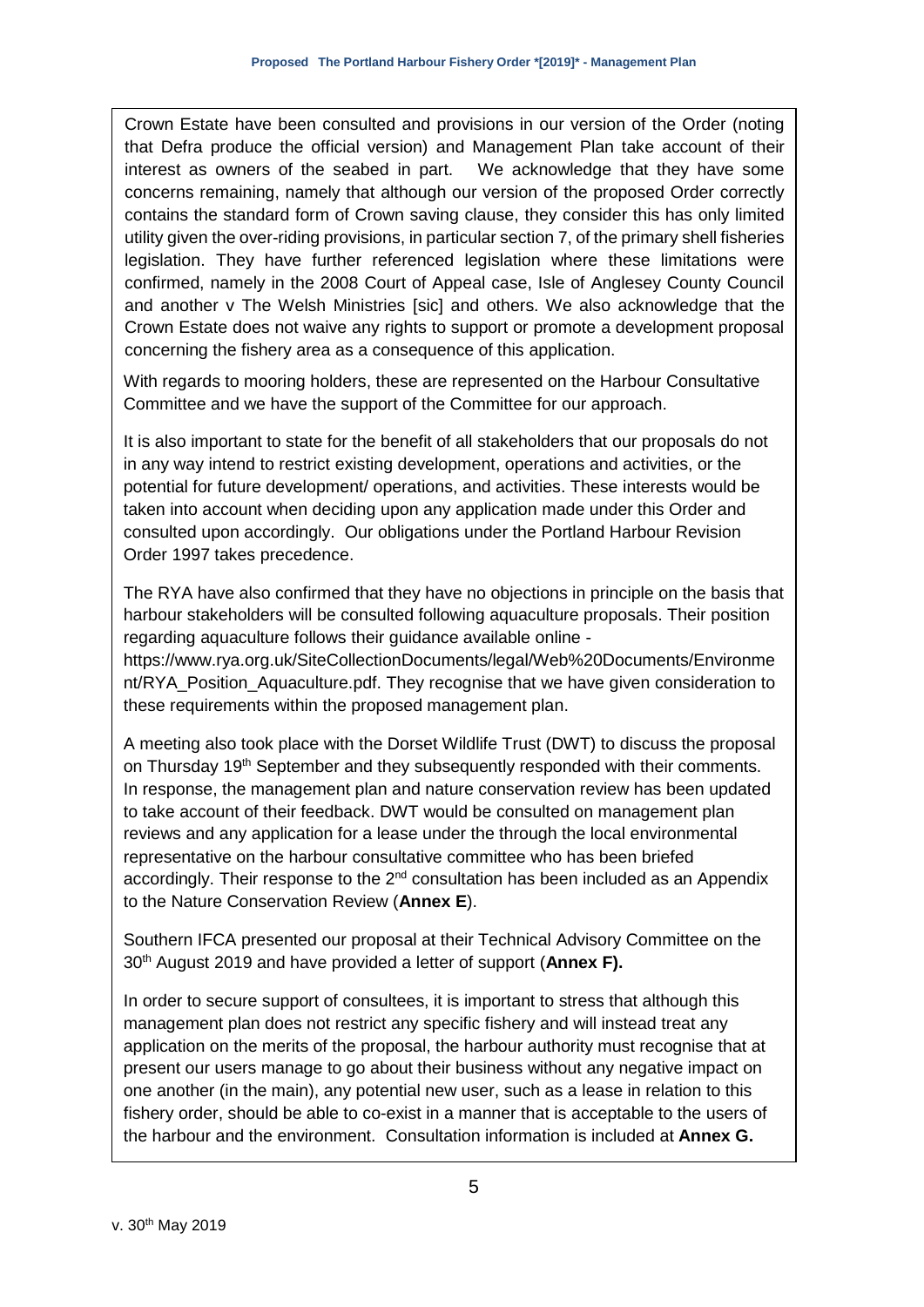#### **2. Cultivation and Management Practices\_\_\_\_\_\_\_\_\_\_\_\_\_\_\_\_\_\_\_\_\_\_\_\_\_\_\_\_\_\_\_\_**

Please give details of the following:

#### - **For a Several Fishery (or the Several areas of a Hybrid Order)**

Proposed method of cultivation (e.g. intertidal; sub-tidal; ground, trestles (trays, bags); floating; long-line; suspended)

- Husbandry and biosecurity plans (include details on the. prevention of introduction and control of spread of pests/ listed diseases and non-native species; removal of sediment: provision of cultch; establishment of artificial reefs; general stocking densities)
- Sources of seed (natural resources available as seed; hatchery reared stock)
- Harvesting methods
- Estimated production of each species to be cultivated for the first five years of the Order.

The management of the fishery is anticipated as follows:

- 1. The harbour authority would have overall responsibility for cultivation/ management of the fishery
- 2. The harbour authority does not intend to operate the fishery and would instead issue lease(s) to third party operator(s)
- 3. Parties interested in operating within the harbour would be expected to firstly submit an expression of interest with outline details of their proposals
- 4. In considering any 'Expression of Interest' the Harbour Authority would take account of its policy relating to cultivation and management of the fishery, the potential viability and the interest of the Harbour Consultative Committee and other parties that the harbour authority considers might have an interest.
- 5. Successful applicants may then be invited to submit a formal application to the Harbour Authority for consideration.
- 6. In certain cases a tidal works license consent will need to be issued by the harbour authority. Consent from the Crown Estate to lease the seabed may also be required.
- 7. In considering any application the Harbour Consultative Committee and other parties that the harbour authority considers might have an interest would again be consulted. Those matters that raise in 4. Above would remain critical considerations.

9

*Continued on next page.*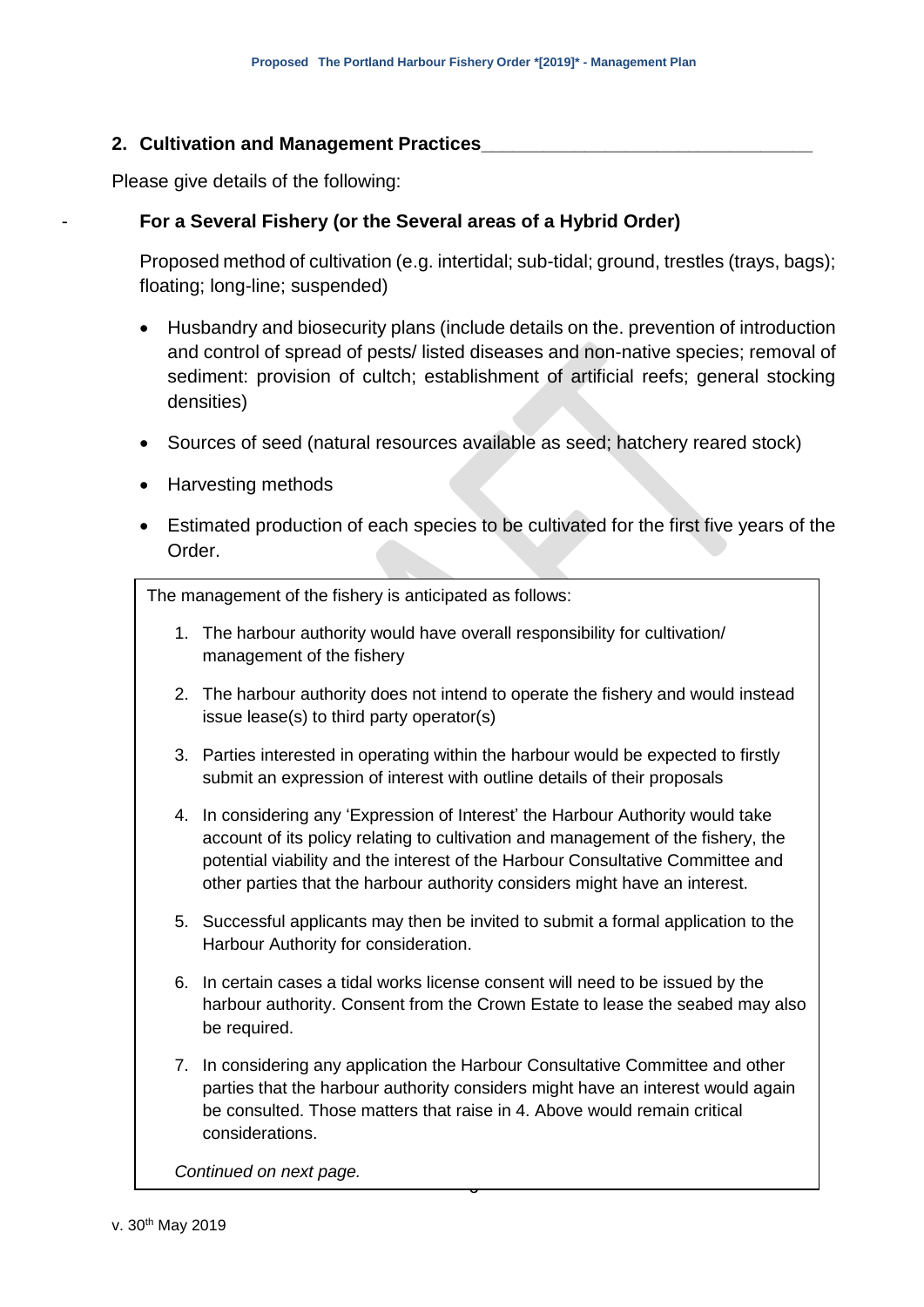#### **Cultivation and Management Practices continued \_\_\_\_\_\_\_\_\_\_\_\_\_\_\_\_\_\_\_\_\_\_**

- 8. Successful applicants will be issued with a lease.
- 9. Enforcement and monitoring is discussed later in this Plan.

As guidance, information that may be required as part of the formal application includes the following:

- 1. Management Plan
- 2. Business plan (including annual laying and harvesting production and associated financial projections for the first five years of the Order,
- 3. Site location plan, design drawings and any construction/ installation method statements
- 4. Operational procedures to include as examples:
	- a. Cultivation methods (e.g. intertidal; sub-tidal; ground, trestles (trays, bags); floating; long-line; suspended)
	- b. Sources of seed (natural resources available as seed; hatchery reared stock)
	- c. Husbandry and Harvesting methods
- 5. Timetable of when and where operations will take place throughout the year,
- 6. An assessment and geographic plan to include details of the how the area is currently used and the nature of the seabed (geology, habitats and species)
- 7. A description and geographic plan to include details of what aquaculture will take place where and when
- 8. Biosecurity plan (see draft template at **Annex B)**  to include details on the. prevention of introduction and control of spread of pests/ listed diseases and nonnative species; removal of sediment: provision of cultch; establishment of artificial reefs; general stocking densities)
- 9. Navigational Risk Assessment, Environmental assessment, Habitats Regulations Assessment, Water Framework Directive Assessment and assessment of carrying capacity, supported by technical surveys as required.

As a tool to improve understanding of the potential viability of any application and inform decision-making associated with future fishery-related activity in the harbour an independent study was commissioned by the harbour authority that focussed specifically on fishery opportunities in the harbour (see **Annex C**). The content includes the following:

- 1. Introduction
- 2. Aquaculture Species and Gear Review
	- **Molluscs**
	- Crustaceans
	- Finfish
	- **Macroalgae**
- 3. Annotated Aquaculture Map
- 4. Aquaculture Preferences for Portland Harbour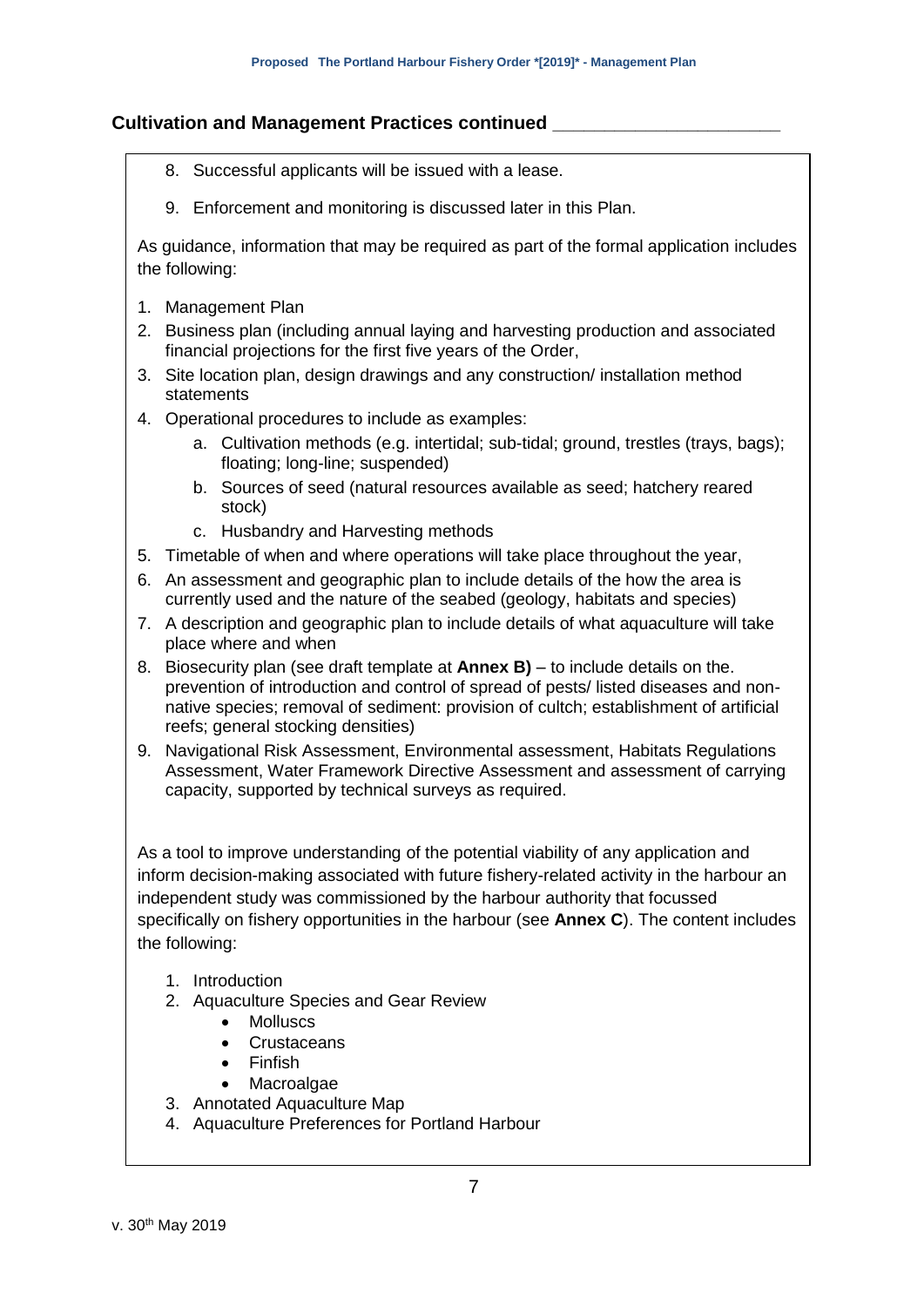- **For a Regulated fishery (or the Regulated areas of a Hybrid Order)**
- Proposed regulations and restrictions to be applied to the fishery;
- Number of licences likely to be issued against each likely demand, and the criteria you intend to use to allocate licences;
- Proposed harvesting methods**;** and
- Estimated landings for each species to be cultivated for the first five years of the Order.

| Not applicable |  |  |  |
|----------------|--|--|--|
|                |  |  |  |
|                |  |  |  |
|                |  |  |  |
|                |  |  |  |
|                |  |  |  |
|                |  |  |  |
|                |  |  |  |
|                |  |  |  |
|                |  |  |  |
|                |  |  |  |

#### **3. For BOTH Several and Regulated fisheries \_\_\_\_\_\_\_\_\_\_\_\_\_\_\_\_\_\_\_\_\_\_\_\_\_\_**

Please explain your plan for the enforcement and monitoring of the Order and describe the ongoing process for reviewing and evaluating the management plan.

- 1. A lease would be issued to any successful third party
- 2. Monitoring and compliance with any lease agreement, the Order and management plan would then be factored into normal daily operations
- 3. The requirements of the management plan and any associated supporting documentation would be factored into the normal management requirements of the port as will any compliance reporting required as part of the 'Order'.
- 4. The review and evaluation of the management plan would take place annually.
- 5. The Harbour Consultative Committee offers an additional forum for ongoing review and addressing matters arising.
- 6. Any enforcement necessary will be achieved using harbour authority powers. Assistance would be sought from the IFCA where any non-compliance falls within their remit.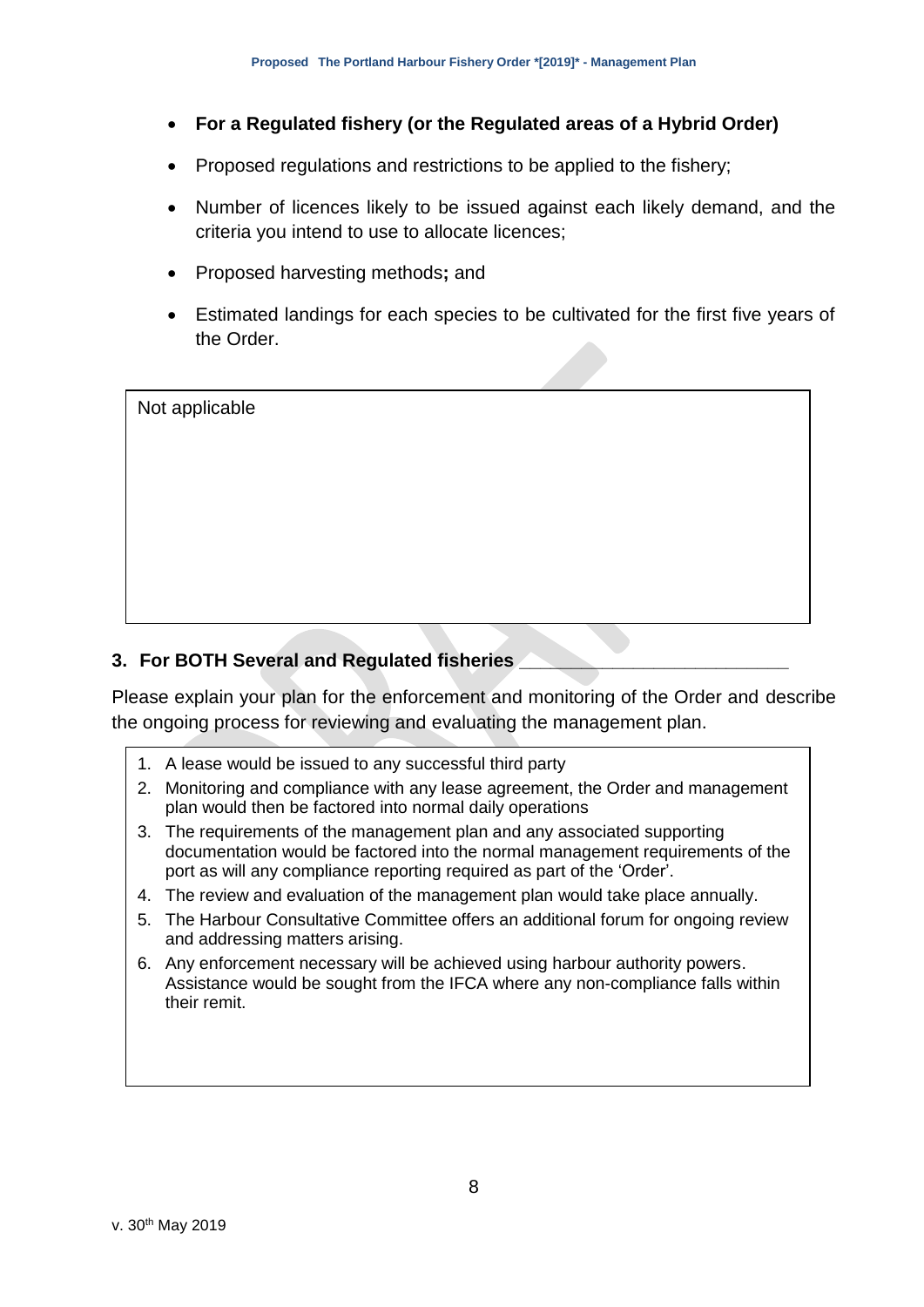#### **4. Hygiene and Disease \_\_\_\_\_\_\_\_\_\_\_\_\_\_\_\_\_\_\_\_\_\_\_\_\_\_\_\_\_\_\_\_\_\_\_\_\_\_\_\_\_\_\_\_\_\_**

Directive 91/492/EC requires classification of shellfish harvesting areas. What is the current hygiene classification status of the area to be covered by the Order?

Weymouth Port Authority responded with the following in January 2018:

1. The current classification status for the area is currently "unclassified." There has been no commercial activity for approximately two years. However, we do hold previous sampling results for the former classified beds adjacent to the north-eastern breakwater.

2. Information regarding this point can be obtained from Defra, see the link below.

http://webarchive.nationalarchives.gov.uk/20130123215433/http://www.defra.gov.uk/en vironment/quality/water/water-quality/shellfish-directive/

Please give details of any shellfish diseases and disease controls in place (e.g. *Bonamia, Martelia*, OsHV-1μVar*)* in the area.

*Bonamia spp*. is a form of protozoa which can cause lethal infection of the haemocytes of European oysters. Infection rarely results in clinical signs of disease, and the only visual cue is often increased mortality or reduced growth. The disease can occur at any time of the year, although the prevalence and intensity of infection is known to increase during the warmer months. In the UK, prevalence is highest in September with significant mortality occurring at water temperatures of 12°-20°C. The disease can have very high infection and mortality rates (up to 80%) which have had a dramatic effect on wild stocks of the species in the UK. In an attempt to control the spread of the disease, DEFRA have set up designation areas for known infection spots. The area of Portland harbour falls inside one of these 'Confirmed Designation Areas' meaning the disease is confirmed as prevalent in the area. This places a restriction on the movement of *Ostrea edulis* (and indeed *Mytilus edulis*) in and out of the designated area unless with express consent of DEFRA or if it is going for direct human consumption. This includes movements to depuration facilities that do not discharge into the area.

Further information on the Confirmed Designation Area can be found at the following link;

https://www.gov.uk/government/uploads/system/uploads/attachment\_data/file/545851/ Dorset\_Hampshire\_Bonamia\_Ostreae\_CD02.pdf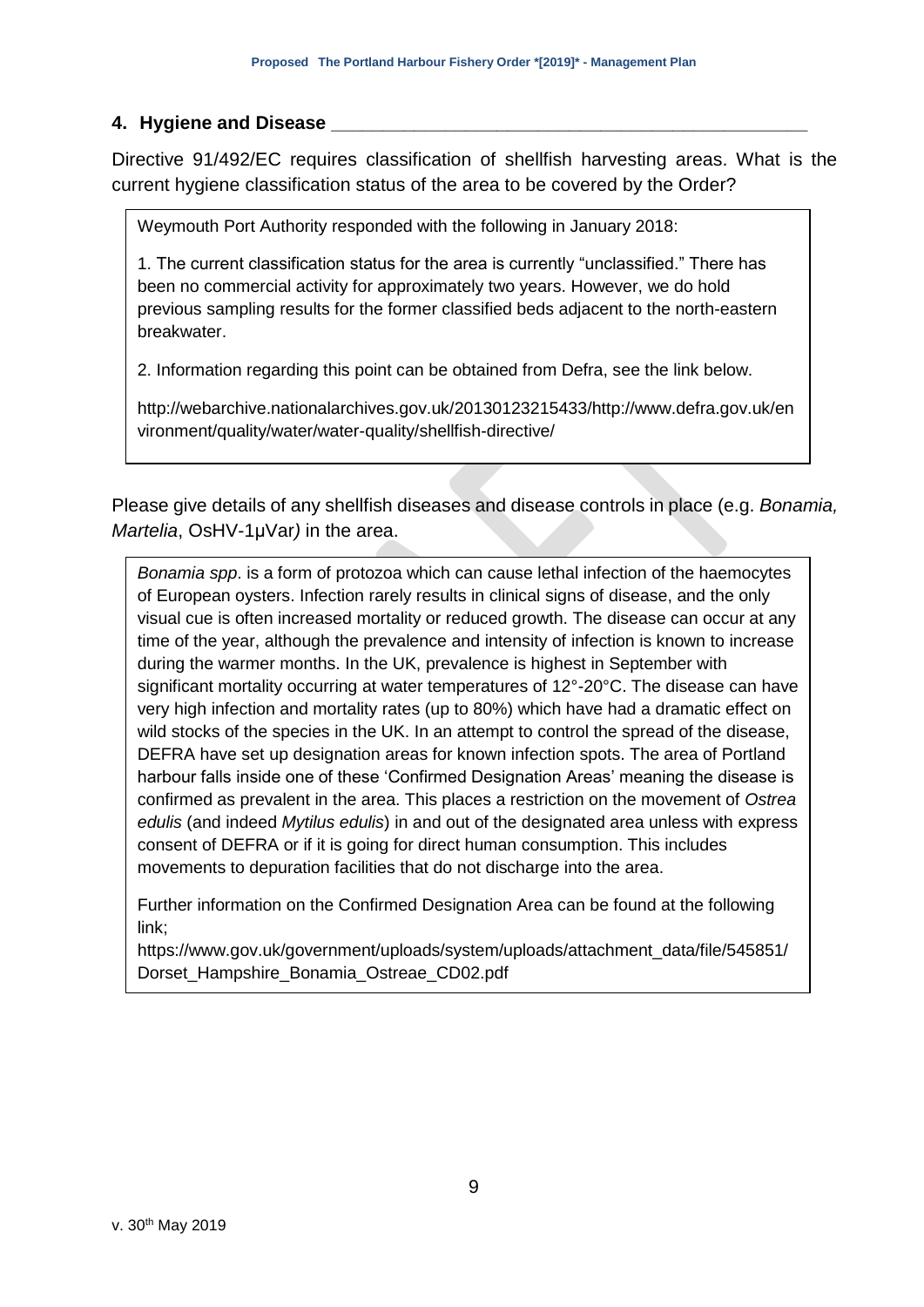#### **5. The environment \_\_\_\_\_\_\_\_\_\_\_\_\_\_\_\_\_\_\_\_\_\_\_\_\_\_\_\_\_\_\_\_\_\_**

Has any part of the site been designated as, or will the Order impact on any UK protected sites (Special Protection Area, Special Areas of Conservation, Ramsar, and SSSI)?

|       | Yes $\boxtimes$ |  |  |
|-------|-----------------|--|--|
|       | No $\square$    |  |  |
| ails: |                 |  |  |

If **YES** for any of the above, please give deta

The location of the proposal is sited within 2 km of the following:

#### **European Sites & RAMSAR**

- Chesil Beach & The Fleet SPA
- Chesil Beach & The Fleet SAC
- Chesil Beach & The Fleet Wetland Area of International Importance under the Ramsar Convention (Ramsar site)
- Studland to Portland Special Area of Conservation (SAC)
- Isle of Portland to Studland Cliffs SAC

#### **Marine Conservation Zones (MCZ) and Sites of Special Scientific Interest (SSSI's)**

- Chesil Beach & Stennis Ledges MCZ
- Isle of Portland SSSI
- Portland Harbour Shore SSSI Chesil & The Fleet SSSI

#### **Species and Habitats**

Other considerations include: *Armandia cirrhosa, spiny seahorses Hippocampus guttulatus,* seagrass beds (*Zostera spp*.) and mud habitats in deep water (sea-pen and burrowing megafauna communities).

#### **Environmental Assessment**

See **Annex D** for Habitat Regulation Assessment and **Annex E** for a Nature Conservation Review. Any proposal would need to consider the potential implications for designated sites and species and satisfy the tests of the various legislation before a lease could be granted.

Please give any other relevant information.

Any proposal would need to take account of harbour authority environmental considerations that might apply.

Regulatory approvals will vary depending on the project.